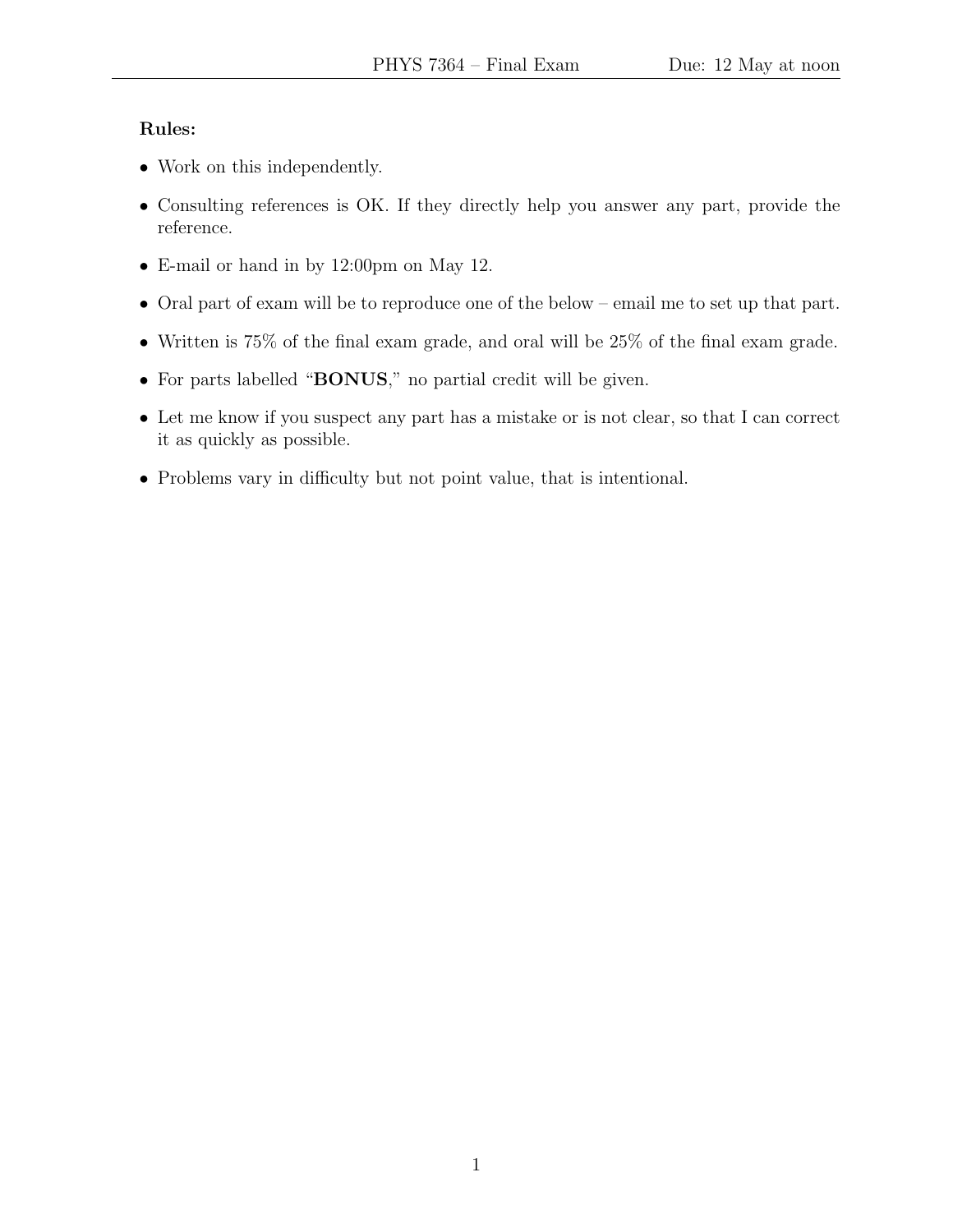### Problem 1. Green's function for Dirac fermions [20 pts]

Consider the single-particle Hamiltonian in k-space

$$
H_0 = v_F(\sigma_x k_x + \sigma_y k_y + m\sigma_z),\tag{1}
$$

where  $\sigma_i$  are Pauli matrices. Note that  $\psi(\mathbf{k}) = [\psi_A(\mathbf{k}), \psi_B(\mathbf{k})]^T$  are the k-space wave functions. And wherever appropriate, assume the Fermi energy is at  $E = 0$ .

- (a) [5 pts] Write this Hamiltonian in second quantized notation using the creation and annihilations operators  $c_{\mathbf{k},A}$  and  $c_{\mathbf{k},B}$ .
- (b) [5 pts] Construct the path integral for this problem using Fermion coherent states  $c_{\mathbf{k},j} |\psi_{\mathbf{k},j}\rangle = \psi_{\mathbf{k},j} |\psi_{\mathbf{k},j}\rangle$  for  $j = A, B$  and  $\psi_{\mathbf{k},j}$  are Grassman numbers,

$$
\langle \Omega | T e^{-i \int_{-\infty}^{\infty} dt d^d x \hat{H}(t)} | \Omega \rangle \tag{2}
$$

where  $|\Omega\rangle$  the ground state of the system with chemical potential  $\mu = 0$ , and the full Hamiltonian is  $H(t) = H_0 + f(t)\hat{V}$  for some (possibly interacting) term  $\hat{V}$  and  $f(t)$ adiabatically turns it on and off.

(c) [10 pts] Consider we choose  $\hat{V}$  such that the Lagrangian has a source term

$$
S_{\text{source}} = -i \int d^2x dt \sum_{j=A,B} [\bar{\eta}_j(x)\psi_j(x) + \bar{\psi}_j(x)\eta_j(x)],
$$

and integrate out the fermionic field  $\psi_i(x)$  to obtain the generating function of the form

$$
\exp\left(-i\int d^2k d\omega \sum_{j,j'} \bar{\eta}_{\mathbf{k},\omega,j} G_{jj'}(\mathbf{k},\omega)\eta_{\mathbf{k},\omega,j'}\right).
$$

What is the Green's function  $G_{ji'}(\mathbf{k}, \omega)$ ?

**BONUS** [+5 pts] Determine the poles of  $G_{jj'}(\mathbf{k}, \omega)$  and if they belong above or below the real axis (bonus credit only if correct imaginary part found).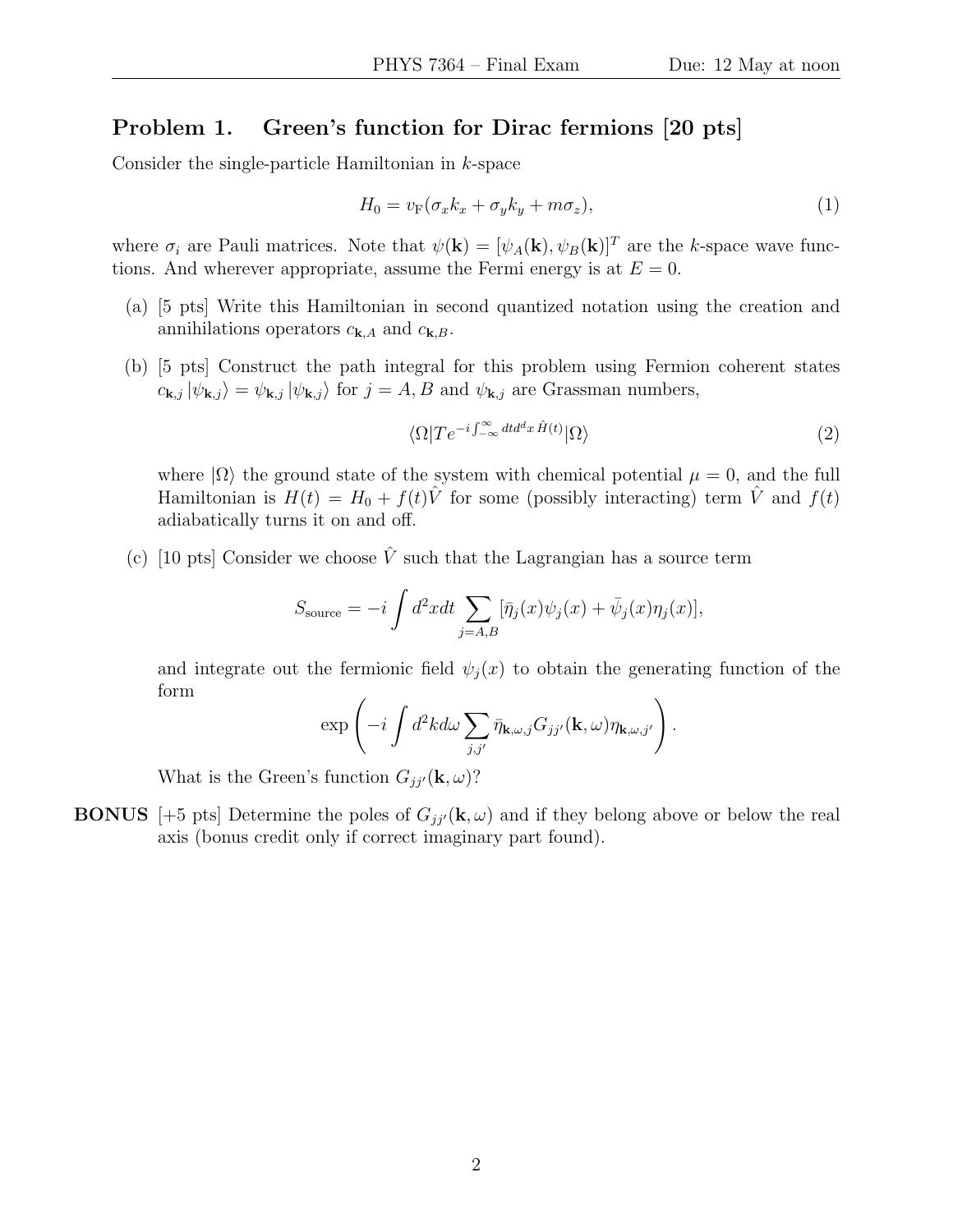## Problem 2. Feynman diagrams [20 pts]

- (a) [10 pts] Draw all possible topologically non-equivalent diagrams (connected and disconnected) in second-order perturbation theory with respect to the two-particle interaction  $V(\mathbf{r}_1-\mathbf{r}_2).$
- (b) [10 pts] Write down analytical expressions (in momentum space) corresponding to the following diagrams:

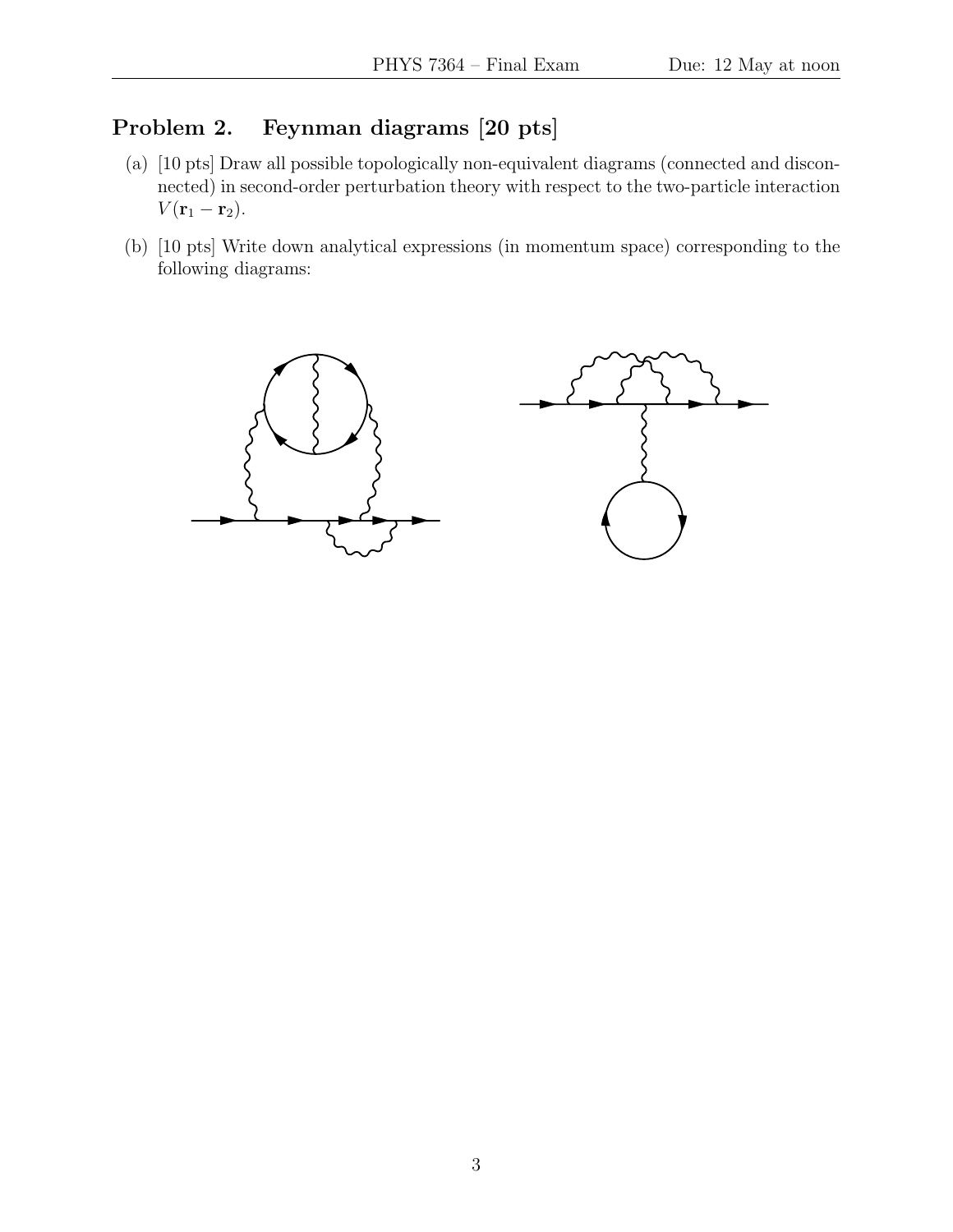# Problem 3. Polarization [20 pts]

Consider the usual SSH Hamiltonian in its topological phase

$$
H_0 = \sum_{n=-\infty}^{\infty} \langle t_1 | n, A \rangle \langle n, B | + 2t_1 | n+1, A \rangle \langle n, B | + \text{h.c.} \rangle, \tag{3}
$$

but with an added term that breaks the topology

$$
V = W \sum_{n = -\infty}^{\infty} (|n, A\rangle \langle n, A| - |n, B\rangle \langle n, B|)
$$
 (4)

Compute the polarization in the bottom band as a function of W.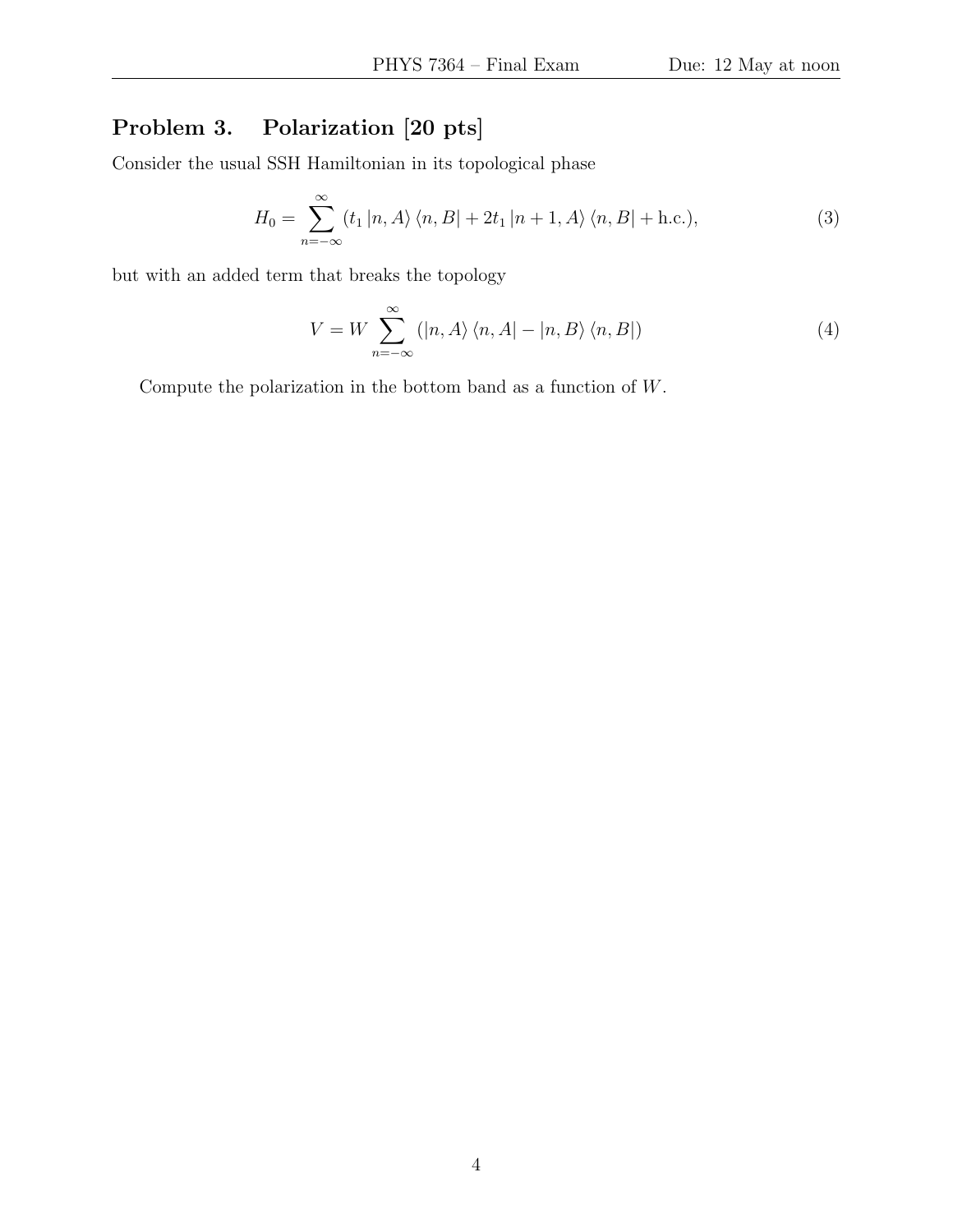### Problem 4. Two-dimensional topology [20 pts]

Consider the two-dimensional Hamiltonian

$$
H_{\mathbf{k}} = \sum_{\mathbf{r}} \left[ \frac{1}{2} t (\sigma_z + i \sigma_x) \left| \mathbf{r} - \hat{\mathbf{x}} \right\rangle \langle \mathbf{r} \right| + \frac{1}{2} t (\sigma_z + i \sigma_y) \left| \mathbf{r} - \hat{\mathbf{y}} \right\rangle \langle \mathbf{r} \right| + \text{h.c.} \right] - M \sum_{\mathbf{r}} \sigma_z \left| \mathbf{r} \right\rangle \langle \mathbf{r} \right| \tag{5}
$$

where  $\mathbf{r} = (n, m)$  for some integers n, m (a square lattice).

- (a)  $[4 \text{ pts}]$  Diagonalize the Hamiltonian in k-space, and compute its energy eigenvalues.
- (b) [5 pts] Determine what values of M that close the gap and which phases are topological and their Chern numbers (set Fermi energy to  $E = 0$ ). Draw the phase diagram.
- (c) [4 pts] Assume we have a boundary at  $x = 0$ , derive the effective one-dimensional Hamiltonian  $h(k_y)$  that describes the system (i.e., the sum  $\sum_{\mathbf{r}}$  is  $\sum_{n=1}^{\infty} \sum_{m=-\infty}^{\infty}$  for  $\mathbf{r} = (n, m)$ .)
- (d) [4 pts] Making the *ansatz* for the eigenstate  $h(k_y)|\psi(k_y)\rangle = E(k_y)|\psi(k_y)\rangle$

$$
|\psi(k_y)\rangle = \mathcal{N} \sum_{x=1}^{\infty} \lambda^{x-1} \zeta |x\rangle, \quad \zeta = \begin{pmatrix} 1 \\ i \end{pmatrix}
$$

find  $\lambda = \lambda(M, k_y)$  and the energy of the state. (*Hint*: Remember that no term in the Hamiltonian has  $|x = 0\rangle$ , so  $|0\rangle\langle 1|$  and  $|1\rangle\langle 0|$  terms are identically zero – you can't hop outside of the system.) [BONUS +3 pts]: Derive  $\zeta = (1 \quad i)^T$ .

(e) [3 pts] Sketch a plot with M on the x-axis and  $k_y$  on the y-axis, indicate the regions where  $|\psi(k_y)\rangle$  is a normalizeable solution. Mark the different topological phases on the x-axis.